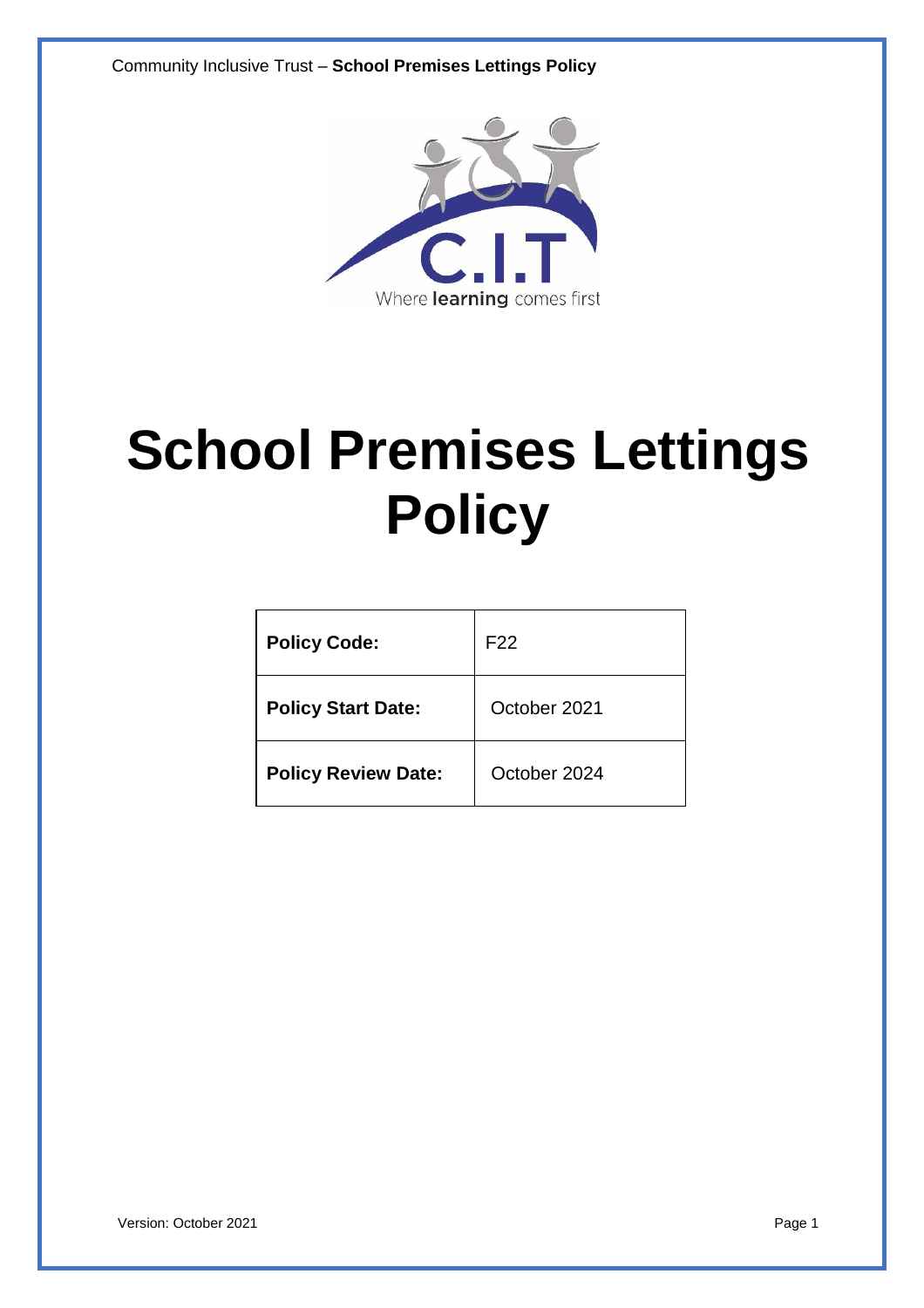## **1. Aims**

- 1.1 We aim to:
	- Make sure the school's premises and facilities can be used, where appropriate, to support community or commercial organisations;
	- Allow the hiring of the premises without using the school's delegated budget to subsidise this;
	- Charge for the use of the premises to cover the costs of hire and, where appropriate, raise additional funds for the school;
	- Not let any hiring out of the premises interfere with the school's primary purpose of providing education to its pupils.

## **2. Areas available for hire**

#### 2.1 **Available areas**

The school will permit the hire of the following areas:

- Sports hall
- **Library**
- Classrooms
- Playing fields

## **3. Capacity and charging rates**

The capacity and rates for hiring each area are as follows:

| <b>AREA</b>          | <b>CAPACITY</b>                                                                           | <b>COST</b>                                                                      |
|----------------------|-------------------------------------------------------------------------------------------|----------------------------------------------------------------------------------|
| Main hall*           | Seating $-$ up to school's<br>$\bullet$<br>agreed capacity<br>• Available from 6pm to 9pm | £15 per hour (within the<br>school day)<br>£25 per hour (out of school<br>hours) |
| Studio <sup>*</sup>  | Up to 50 seating<br>$\bullet$<br>Available from 6pm to 9pm<br>$\bullet$                   | £15 per hour (within the<br>school day)<br>£25 per hour (out of school<br>hours) |
| <b>Playing field</b> |                                                                                           | £15 per hour (within the<br>school day)<br>£25 per hour (out of school<br>hours) |

\*Where applicable, the main hall and studio can be joined together to make one larger area, with capacity for up to  $\frac{xx}{xx}$  seats. (Individual schools to state capacity)

## 3.1 **Rates**

The rates for hiring out different areas are listed in the table in section 2.2 above. We may decide that certain organisations or activities can use the premises for a reduced rate, or free of charge, if it supports the core aims of the school.

## 3.2 PFI Evening Charges: For PFI schools, additional charges may apply beyond 7pm.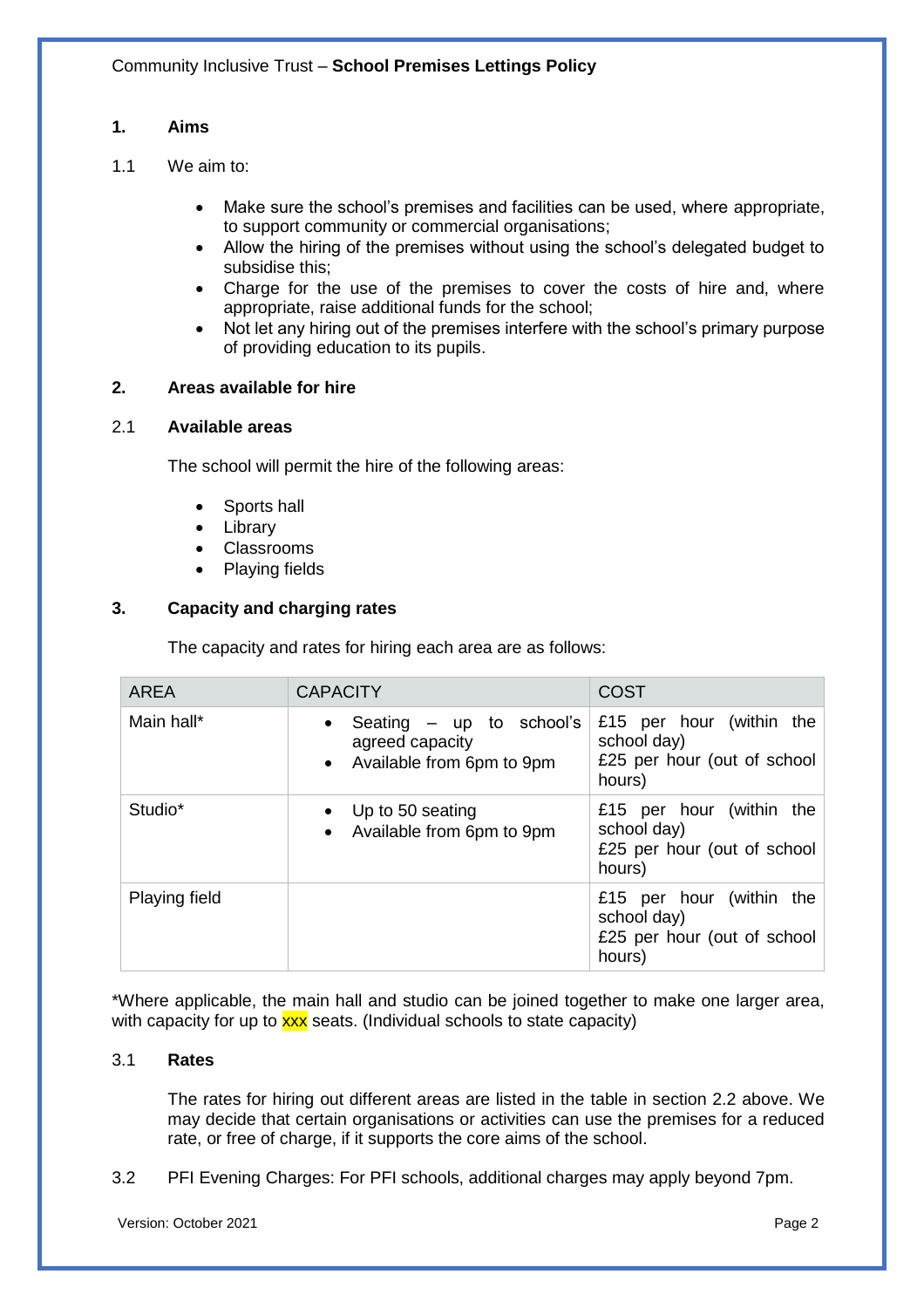## 3.3 **Cancellations**

We reserve the right to cancel any agreed hiring with a minimum of 7 days' notice. A full refund will be issued if we do cancel a hire. The school shall not be liable for any indirect or consequential losses, including (without limitation) any loss of profits, loss of business or the loss of any revenue arising out of the cancellation of any hire.

The hirer of the premises can cancel any hire with a minimum of 7 days' notice. If less notice than this is given, the licensee shall not be entitled to a refund.

#### 3.4 **Review**

- 3.4.1 The revenue raised from hiring out will be reviewed by the relevant School Operations Manager and Headteacher, and will be fed into the school's financial reporting, to ensure best value is being achieved.
- 3.4.2 An annual summary evaluation of lettings use and income will be conducted by the Director of Governance and Operations.

#### **4. Application process**

Those wishing to hire the premises should fill out the hire request form (available at Appendix 1) and read the terms and conditions of hire set out in section 5. (NB selfemployed hirers may require DBS – see Safeguarding page 5)

The hirer should fill out and sign the hire request form and submit it to the school office. Approval of the request will be determined by the SOM/Site Manager and Headteacher.

If the request is approved, we will contact the hirer with details of how to submit payment and make arrangements for the date and time in question. We will also send on details of the emergency evacuation procedures and other relevant health and safety documents. The hirer will also need to provide proof of their public liability insurance.

We reserve the right to decline any applications at our absolute discretion, in particular where the organisation does not uphold the values of the school, or reputational damage may occur.

#### **5. Terms and conditions of hire**

The following terms and conditions must be adhered to in the hiring of the school premises. Any breach of these terms will result in cancellation of future hires without refund.

- 1. "Hirer" means the person or entity identified in the relevant hire request form.
- 2. The hirer shall pay the full amount as stipulated by the school, and shall not be entitled to set off any amount owing to the school against any liability, whether past or future, of the school to the licensee.
- 3. The hirer shall occupy the part(s) of the premises agreed upon (inclusive of toilets, water facilities) as a non-exclusive licensee and no relationship of landlord and tenant is created between the hirer and the school by this licence.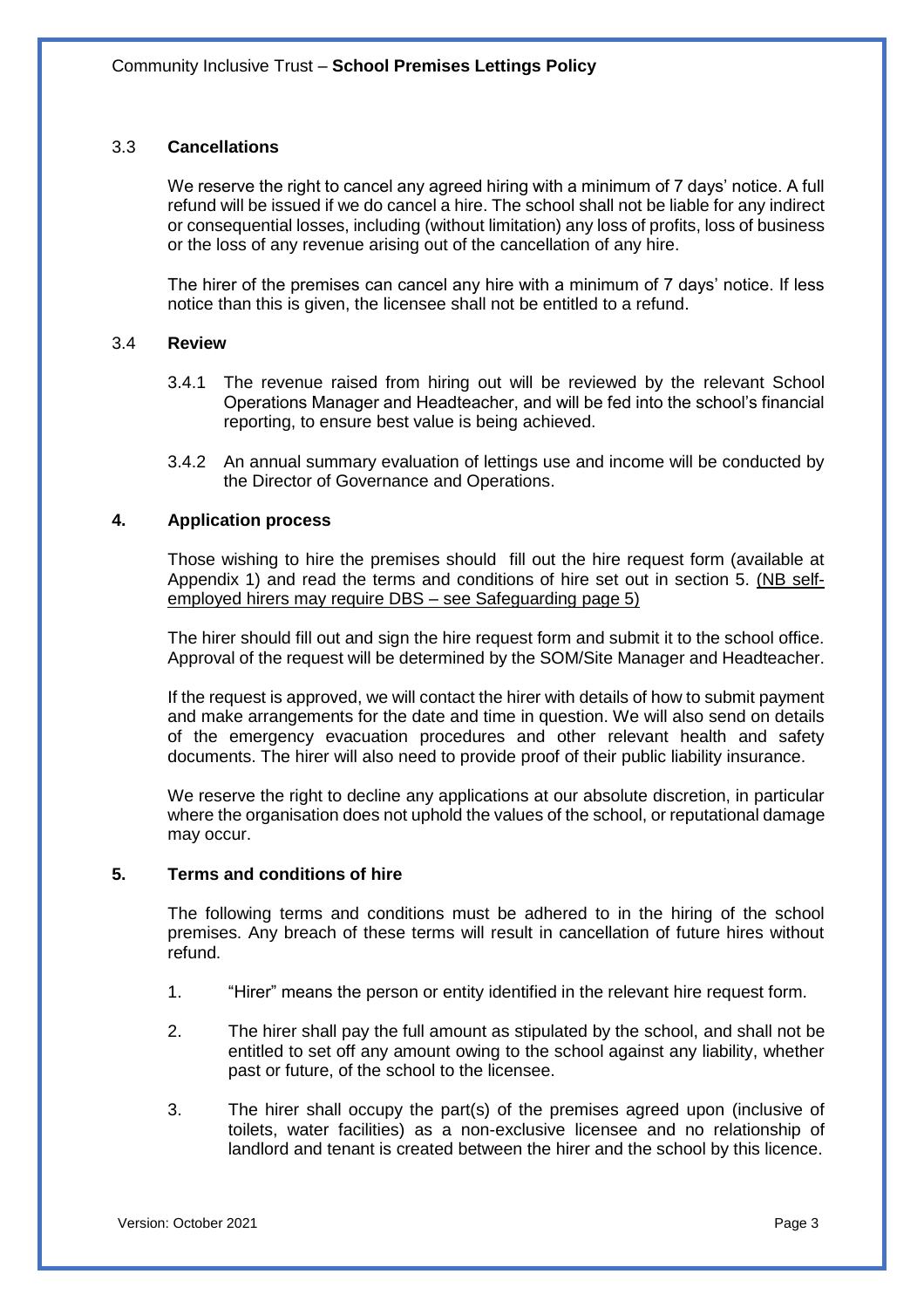- 4. The hirer shall not sub-licence any of the premises under the licence.
- 5. The hirer shall not use the premises for any purpose other than that agreed upon in the licence, as set out in the hire request form.
- 6. Any additional uses of the premises not agreed in writing by the school will result in the immediate termination of the licence.
- 7. The school shall retain control, possession and management of the premises and the hirer has no right to exclude the school from the premises.
- 8. The hirer shall be responsible for all matters relating to health and safety and shall be responsible for those in attendance during the specified time and must take out its own public liability insurance with a reputable insurer approved by the school and, where requested by the school, shall provide of copy of the relevant insurance certificate no less than 10 days before the start date of the licence.
- 9. The hirer shall not conduct, nor permit or suffer any other person to conduct, any illegal or immoral act on the premises, nor any act that may invalidate any insurance policy taken out by the school in relation to the premises.
- 10. The hirer shall indemnify and keep indemnified the school from and against:
	- a. any damage to the premises or school equipment;
	- b. any claim by any third party against the school; and
	- c. all losses, claims, demands, fines, expenses, costs (including legal costs) and liabilities, arising directly or indirectly out of any breach by the hirer of the licence or any act or omission of the hirer or any person allowed by the hirer to enter the premises.
- 11. Save that nothing in the licence shall exclude or limit either party's liability for personal injury or death arising from the negligence of either party or any other liability that cannot be excluded by law, the school shall not be responsible for any losses of a direct or indirect nature, and its maximum liability to the hirer shall not exceed the total fees paid or to be paid to the school by the hirer under the licence.
- 12. Any cancellations by the hirer received with less than 7 days' notice will not be refunded.
- 13. The hirer will read the emergency evacuation procedures and be ready to follow them in the event of a fire or other similar emergency.
- 14. The hirer will leave the premises in the condition it was found in, leaving the area clean and tidy and not leaving any of their own equipment behind.
- 15. The hirer shall not display any advertisement, signage, banners, posters or other such notices on the premises without the prior written agreement from the school.
- 16. If the hirer breaches any of the terms and conditions the school reserves the right to terminate the licence and retain any fees already paid to the school,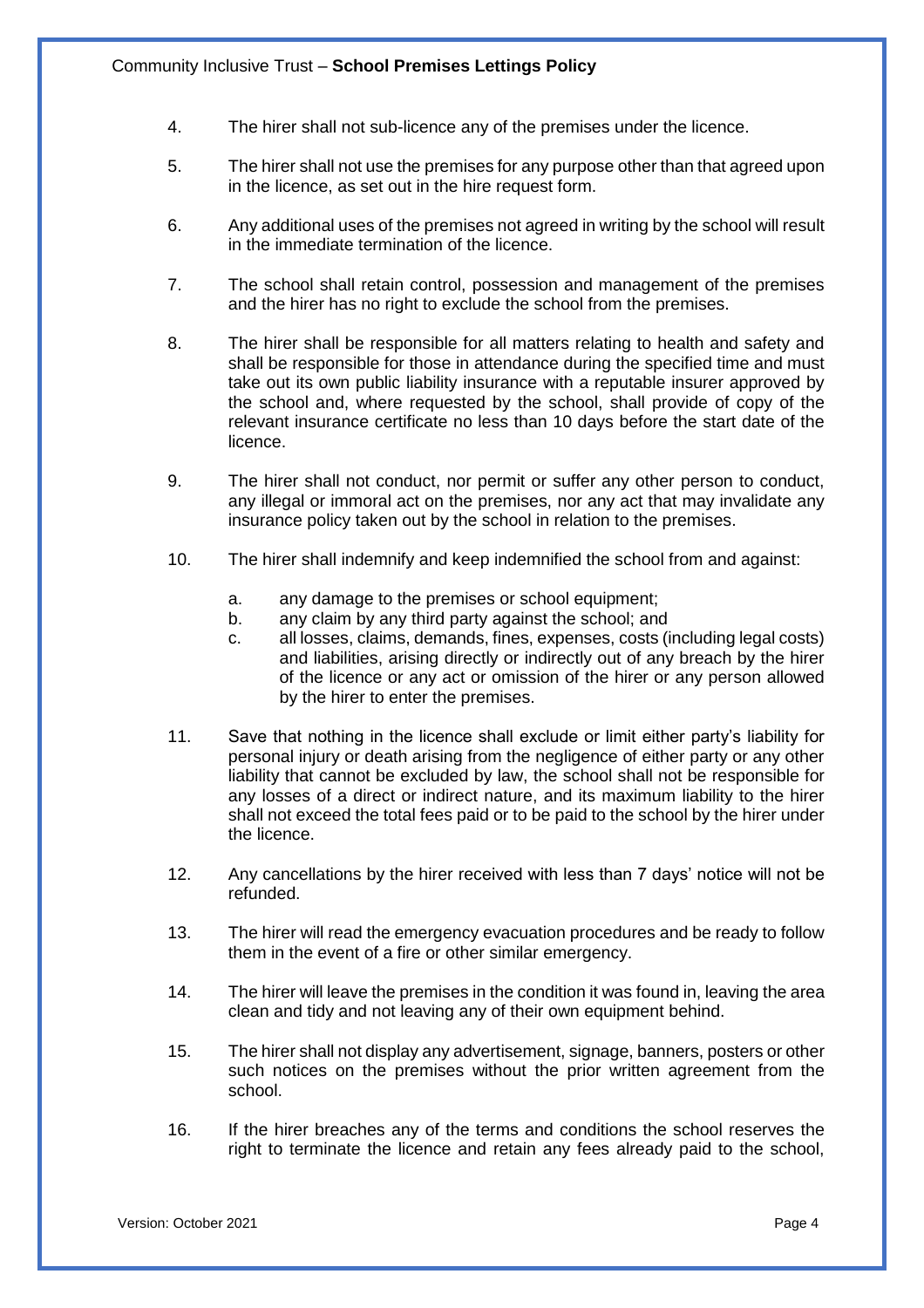without affecting any other right or remedy available to the school under the licence or otherwise.

- 17. The hirer shall observe the maximum capacity rules of the part(s) of the premises being hired and not allow this to be breached.
- 18. The hirer will acquire all appropriate additional licenses for any activities they are running, including those required for use of any third party intellectual property.
- 19. The hirer is responsible for carrying out any risk assessments of the premises relating to the activities they are running.
- 20. The hirer shall comply with all applicable laws and regulations relating to its use of the premises.
- 21. The school's premises hire policy, the relevant hire request form submitted by the hirer and the relevant hire confirmation letter issued by the school shall apply to and are incorporated in the licence.
- 22. This licence shall be governed, construed and interpreted in accordance with the laws of England and Wales.
- 23. The school and the hirer irrevocably agree that the courts of England and Wales shall have exclusive jurisdiction to settle any dispute or claim arising from this licence.

## **6. Safeguarding**

We are dedicated to ensuring the safeguarding of our pupils at all times.

It is the responsibility of the hirers to ensure that safeguarding measures are in place while hiring out the space.

If there is a chance that those hiring the premises will come into contact with pupils, for example if the hire occurs during school hours, or when pupils may be present in the school (during after school clubs or extra-curricular activities), we will ask for confirmation that the hirers have had the appropriate level of DBS check completed.

If a self-employed person wishing to hire the school premises with the intention of providing regulated activity to children and young people, the school **MUST** apply for an enhanced DBS with Children's barred list. The cost of the DBS application will be met by the hirer and included within the hire costs. Full DBS clearance will be required prior to the commencement of any premises hire.

- a) At the point of agreeing the to lease the school premises, it is good practise to check whether the self-employed person is registered with a regulatory body and contact them to ascertain whether they have any information of concern about the respective person applying.
- b) At the point of agreeing to lease the premises, the self-employed person will be asked to provide the details of any other schools they have already been working with, for the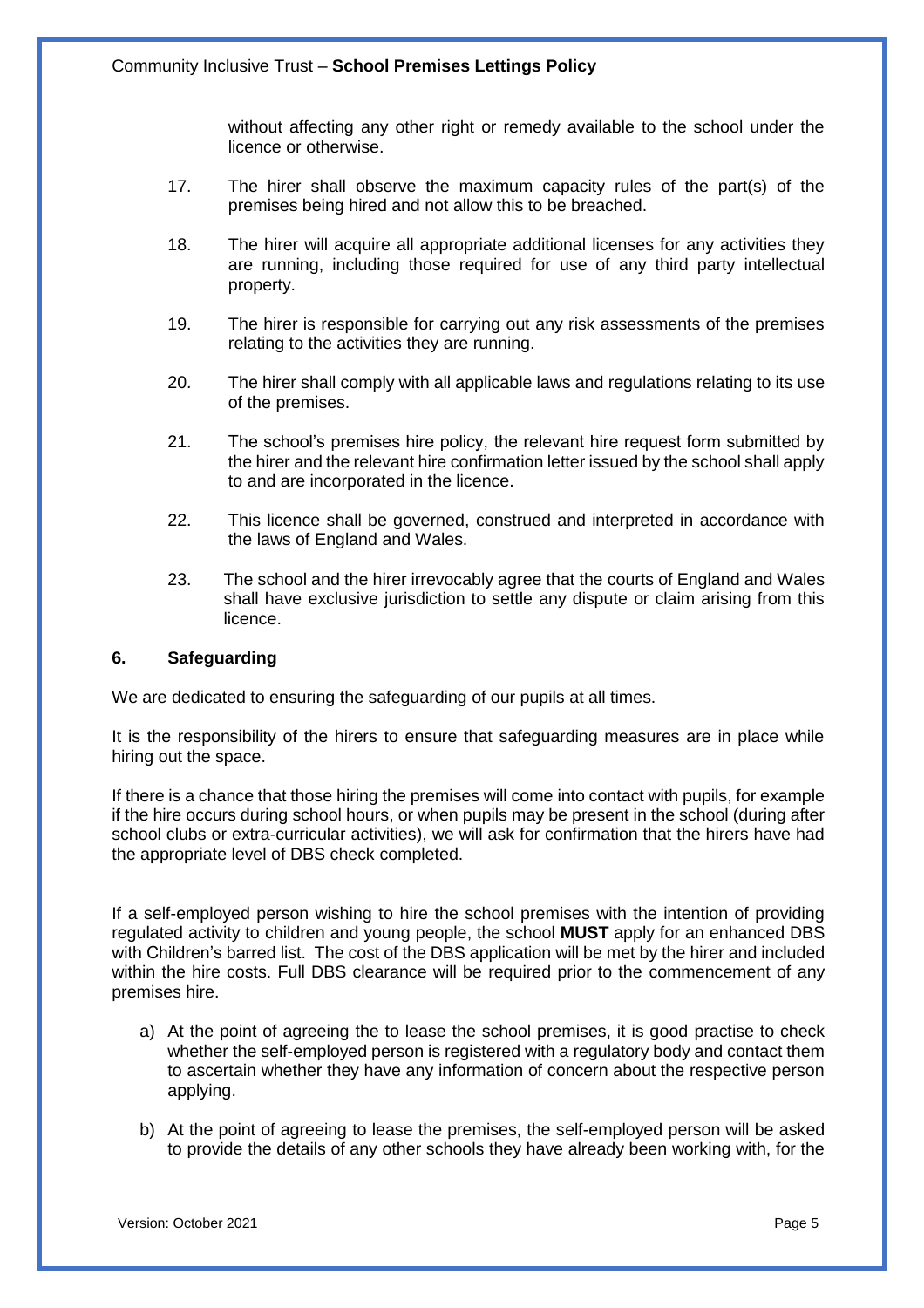purpose of reference. School will then check whether there have been any concerns raised. This information to be kept on file and shared with LADO if contacted.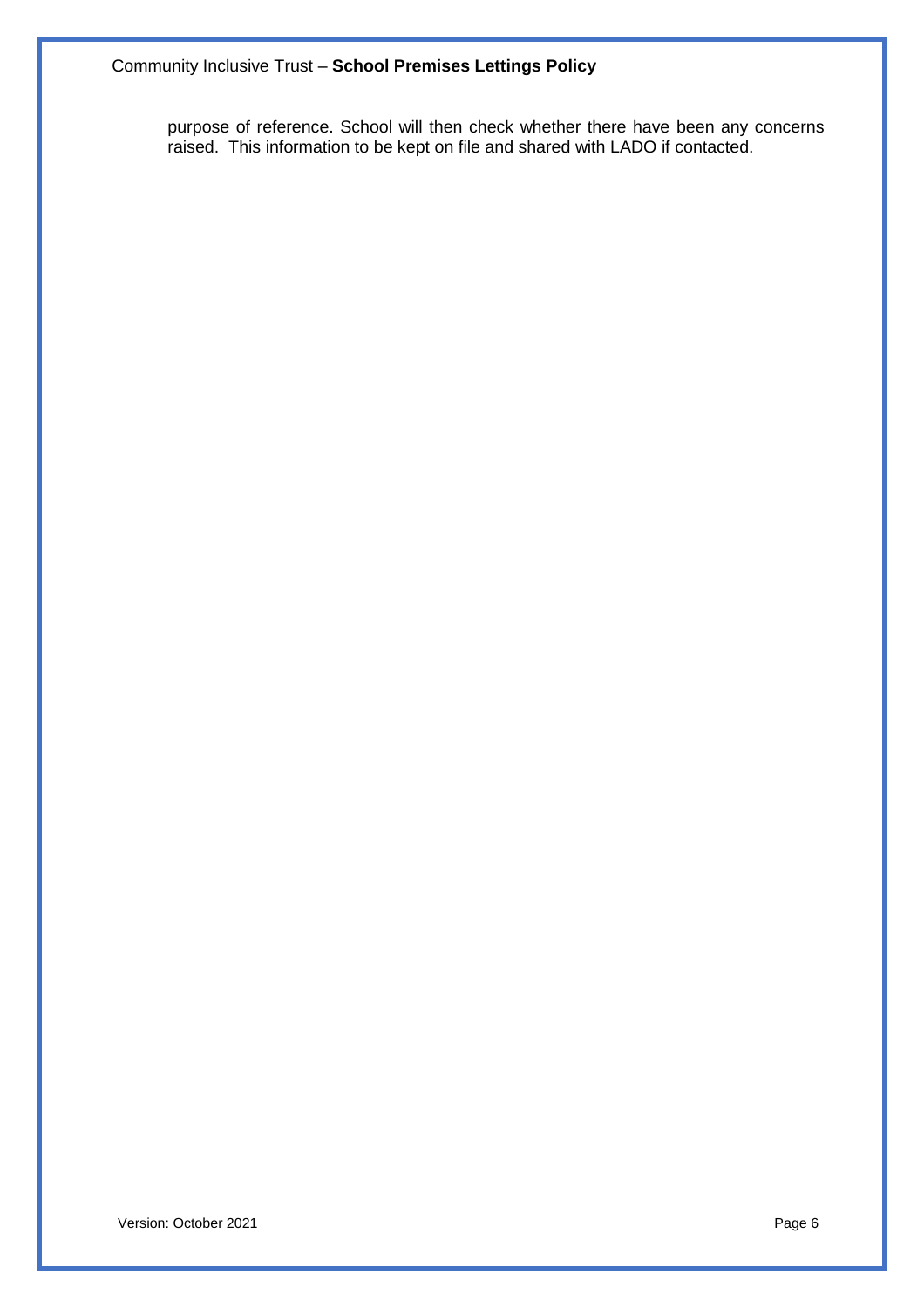## **Appendix 1: Hire request form**

Before filling out a request form, please familiarise yourself with our terms and conditions for the hire of our premises and our rates of hire, which you can find in sections 2 and 5 of this policy. If you have any questions, please contact the school, telephone: xxxxxxx, email: [enquiries@xxxxx](mailto:enquiries@poplarfarmsch-cit.co.uk)

| Name of applicant/<br>organisation and<br>company number<br>(where applicable)                                                                    |                             |
|---------------------------------------------------------------------------------------------------------------------------------------------------|-----------------------------|
| Applicant contact<br>details                                                                                                                      | Address:                    |
|                                                                                                                                                   | Phone no:<br>Email address: |
| Preferred method of<br>contact                                                                                                                    |                             |
| Purpose/activity of<br>organization (to<br>include details of<br>those who will be on<br>site during hire i.e.<br>age range)                      |                             |
| Part of the premises<br>requesting to be hired                                                                                                    |                             |
| Date and time of first<br>hire                                                                                                                    |                             |
| Is this a recurring<br>request, or one off? If<br>recurring, indicate the<br>frequency and<br>number of<br>occurrences (e.g.<br>weekly, 10 weeks) |                             |
| Number of expected<br>participants in the<br>activity                                                                                             |                             |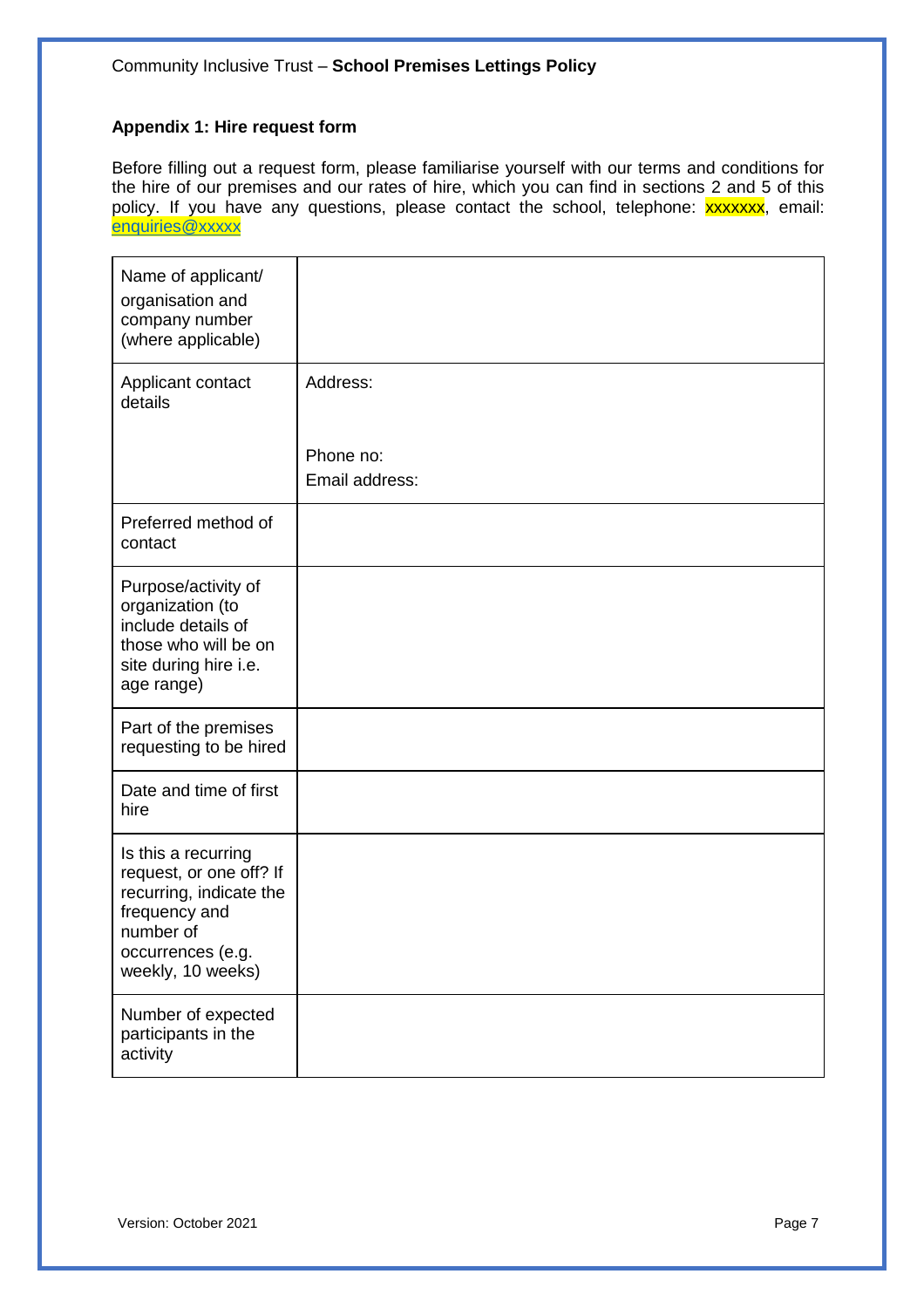| Additional equipment<br>you will require from<br>the school (please<br>note we may not<br>always be able to<br>provide this but will<br>inform you where this<br>is/is not possible) |  |
|--------------------------------------------------------------------------------------------------------------------------------------------------------------------------------------|--|
| Additional equipment<br>you will be providing<br>yourself                                                                                                                            |  |

By signing below, I agree to the terms and conditions set out in the school's premises hire policy.

Name: \_\_\_\_\_\_\_\_\_\_\_\_\_\_\_\_\_\_\_\_\_\_\_\_\_\_\_\_\_\_\_\_\_ Date: \_\_\_\_\_\_\_\_\_\_\_\_\_\_\_

Signature:

Please return this form via email to enquiries@xxxxxx or to the school office at xxxxxx. We will be in touch to inform you if your application is successful, and if so details of the full cost and documents that will need to be shared.